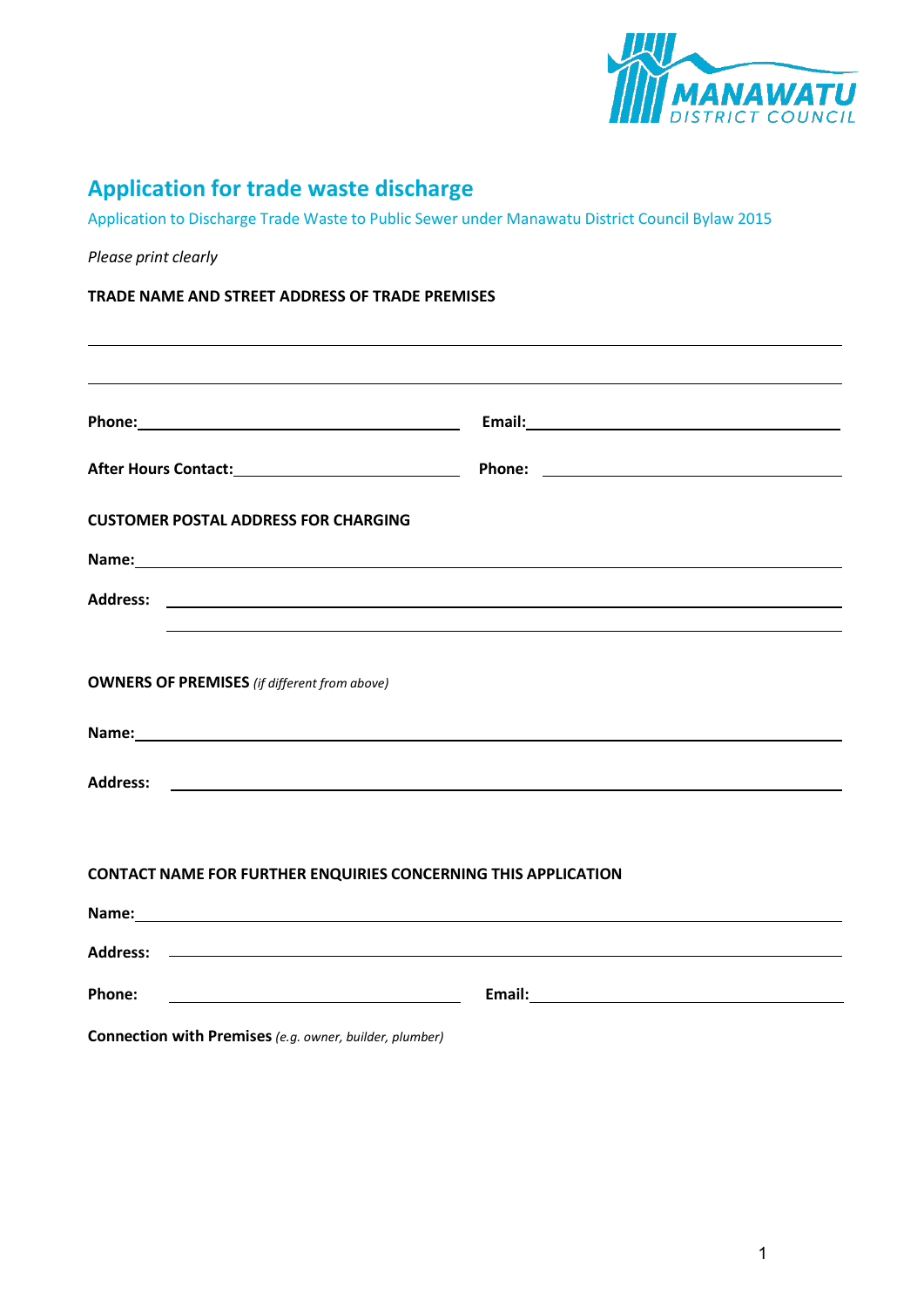#### **THIS APPLICATION RELATES TO:**

| Proposed new discharge                    |                                                                                                                      |  |
|-------------------------------------------|----------------------------------------------------------------------------------------------------------------------|--|
|                                           | An existing discharge for which no permit exists                                                                     |  |
| Renewal of a permit                       |                                                                                                                      |  |
| Variation of an existing permit           |                                                                                                                      |  |
|                                           |                                                                                                                      |  |
| <b>Valuation Number</b>                   | <u> 1980 - John Stein, maritan amerikan basal dan berkembang di kalendar dan basal dan berkembang dan berkembang</u> |  |
| <b>Lot Number</b>                         | <u> Alexandria de la contrada de la contrada de la contrada de la contrada de la contrada de la contrada de la c</u> |  |
| <b>DP Number</b>                          | <u> 1989 - Johann Stein, fransk politik (f. 1989)</u>                                                                |  |
|                                           |                                                                                                                      |  |
|                                           | ARE THE PREMISES ALREADY CONNECTED TO PUBLIC SEWER?                                                                  |  |
| Yes                                       | No                                                                                                                   |  |
|                                           |                                                                                                                      |  |
| <b>CONNECTIONS REQUIRED</b>               |                                                                                                                      |  |
| Number:                                   |                                                                                                                      |  |
| Size:                                     |                                                                                                                      |  |
|                                           |                                                                                                                      |  |
| <b>DESCRIPTION OF MAIN TRADE ACTIVITY</b> |                                                                                                                      |  |
|                                           |                                                                                                                      |  |
|                                           |                                                                                                                      |  |
|                                           |                                                                                                                      |  |
|                                           |                                                                                                                      |  |
|                                           |                                                                                                                      |  |
|                                           |                                                                                                                      |  |

## **DIAGRAM FOR CONNECTION LOCATION**

Please provide a diagram showing distances from boundaries, kerbs, and buildings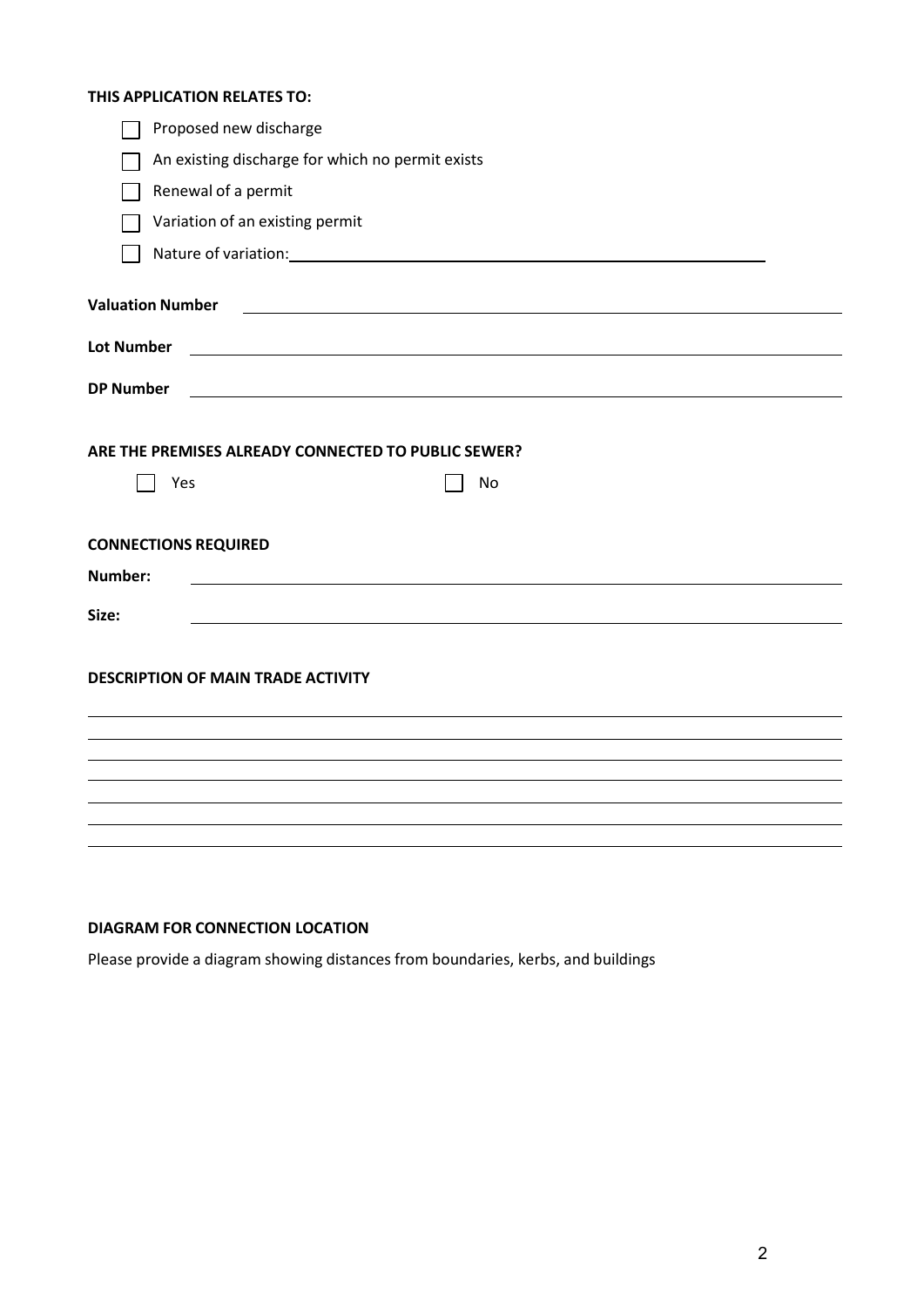# **Description of trade wastes and premises**

# *Please print clearly*

| 1.<br>Volume: |                                                                                                                                                                                                                                |                |
|---------------|--------------------------------------------------------------------------------------------------------------------------------------------------------------------------------------------------------------------------------|----------------|
|               | Average daily volume and the state of the state of the state of the state of the state of the state of the state of the state of the state of the state of the state of the state of the state of the state of the state of th | m <sup>3</sup> |
|               | Maximum volume in any 8hr period National Service Contract on the Maximum volume in any 8hr period                                                                                                                             | m <sup>3</sup> |
|               | Maximum daily volume and the contract of the contract of the contract of the contract of the contract of the contract of the contract of the contract of the contract of the contract of the contract of the contract of the c | m <sup>3</sup> |
|               | Maximum instantaneous flow and the material control of the material of the material of the material of the material of the material of the material of the material of the material of the material of the material of the mat | l/sec          |
|               | Seasonal variation<br><u> 1980 - Jan Sarajević, politički predstavanja i politička i politička i politička i politička i politička i p</u>                                                                                     |                |
|               |                                                                                                                                                                                                                                |                |

### **2. General Characteristics of Waste:**

|    |    |                                                   | <b>Typical</b> | <b>Maximum</b>              |
|----|----|---------------------------------------------------|----------------|-----------------------------|
|    |    | Temperature (°C)                                  |                |                             |
|    |    | COD (g/m <sup>3</sup> )                           |                |                             |
|    |    | BOD (g/m <sup>3</sup> )                           |                |                             |
|    |    | Suspended Solids $(g/m^3)$                        |                |                             |
|    | pH |                                                   |                |                             |
|    |    | Oil and Grease $(g/m^3)$                          |                |                             |
|    |    | <b>Total Nitrogen</b>                             |                |                             |
|    |    | Ammoniacal Nitrogen                               |                |                             |
|    |    | <b>Total Phosphorus</b>                           |                |                             |
|    |    | Heavy metals (specify)                            |                |                             |
|    |    | Organic Compounds and Pesticides (specify)        |                |                             |
|    |    | Other constituents listed in schedule 1 (specify) |                |                             |
|    |    | Other (specify)                                   |                |                             |
| 3. |    | The source of water used on the premises is:      |                |                             |
|    | a) |                                                   |                | m <sup>3</sup> /working day |
|    | b) | from other sources                                |                | m <sup>3</sup> /working day |
| 4. |    | Do the wastes contain condensing water?           |                |                             |

# $\Box$  Yes  $\Box$  No

| Volume of condensing water | m <sup>3</sup> /day |
|----------------------------|---------------------|
|                            |                     |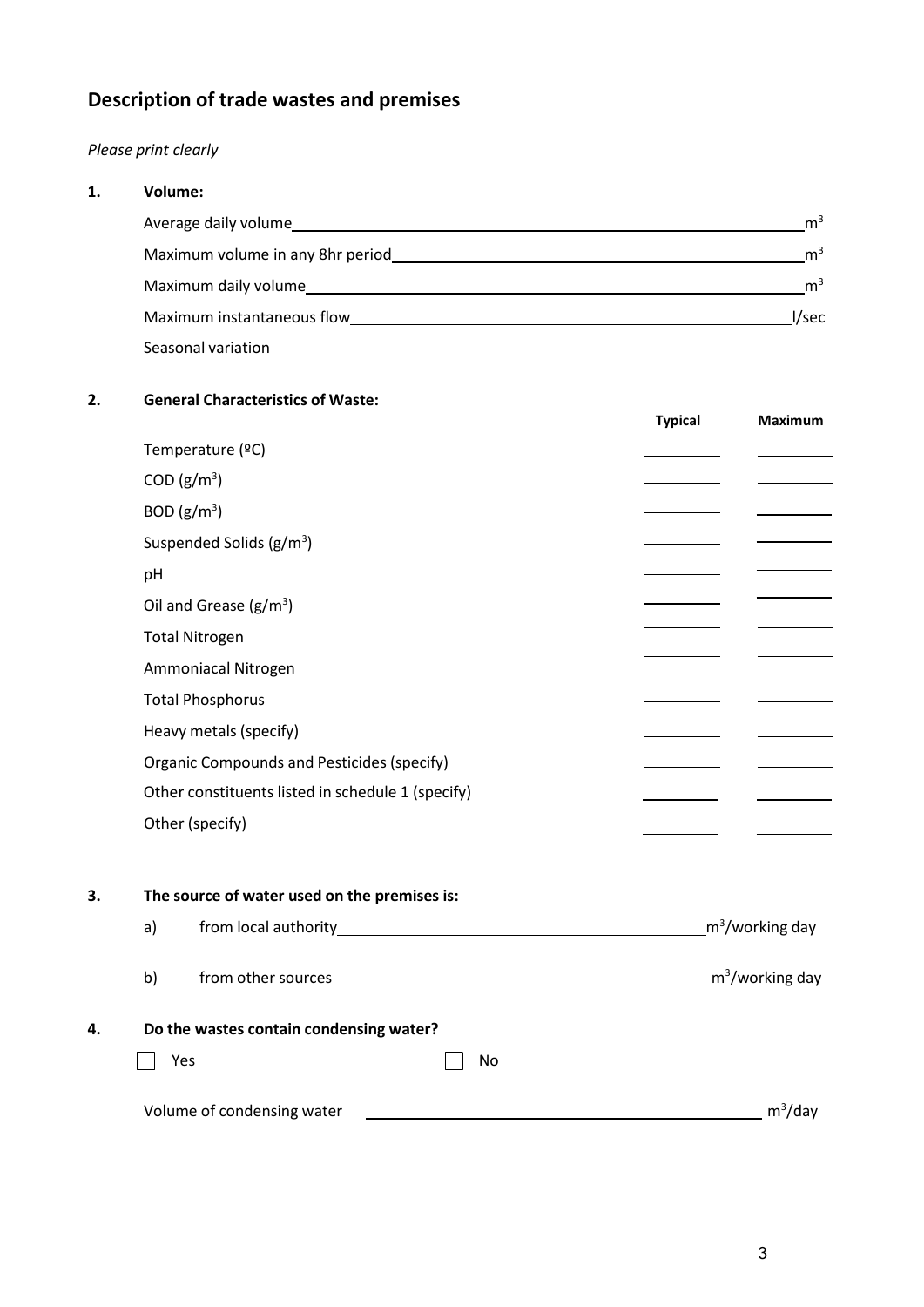| Do the wastes contain stormwater                                                                                                                                 |  |
|------------------------------------------------------------------------------------------------------------------------------------------------------------------|--|
| Yes<br>No                                                                                                                                                        |  |
| m <sup>3</sup><br>What uncovered area is connected to the trade waste drains                                                                                     |  |
| Is domestic sewage mixed with trade wastes                                                                                                                       |  |
| a)<br>At the sampling point                                                                                                                                      |  |
| Yes<br>No                                                                                                                                                        |  |
| b)<br>At the point of entry into the sewer                                                                                                                       |  |
| Yes<br>No                                                                                                                                                        |  |
| The proposed method for flow measurement is:                                                                                                                     |  |
| Permanent sewer flow measuring equipment                                                                                                                         |  |
| Based on water usage as measured by meter                                                                                                                        |  |
| Other, (specify)<br><u> 1980 - Jan Samuel Barbara, margaret e</u> n 1980 eta 1980 - Antonio II.a (h. 1910).<br>1980 - Johann Stein, frantziar idazlea (h. 1910). |  |
|                                                                                                                                                                  |  |
| <b>Chemicals</b><br>List chemicals that are stored, used or generated in substantial quantities on the premises                                                  |  |
|                                                                                                                                                                  |  |

Describe measures employed to prevent accidental spillages of these substances from entering the public sewer or storm water system

and the control of the control of the control of the control of the control of the control of the control of the

<u> 1989 - Johann Stoff, deutscher Stoffen und der Stoffen und der Stoffen und der Stoffen und der Stoffen und d</u> 

#### **9. Process Liquids**

List process liquids that are stored, used or generated (in bulk) on the premises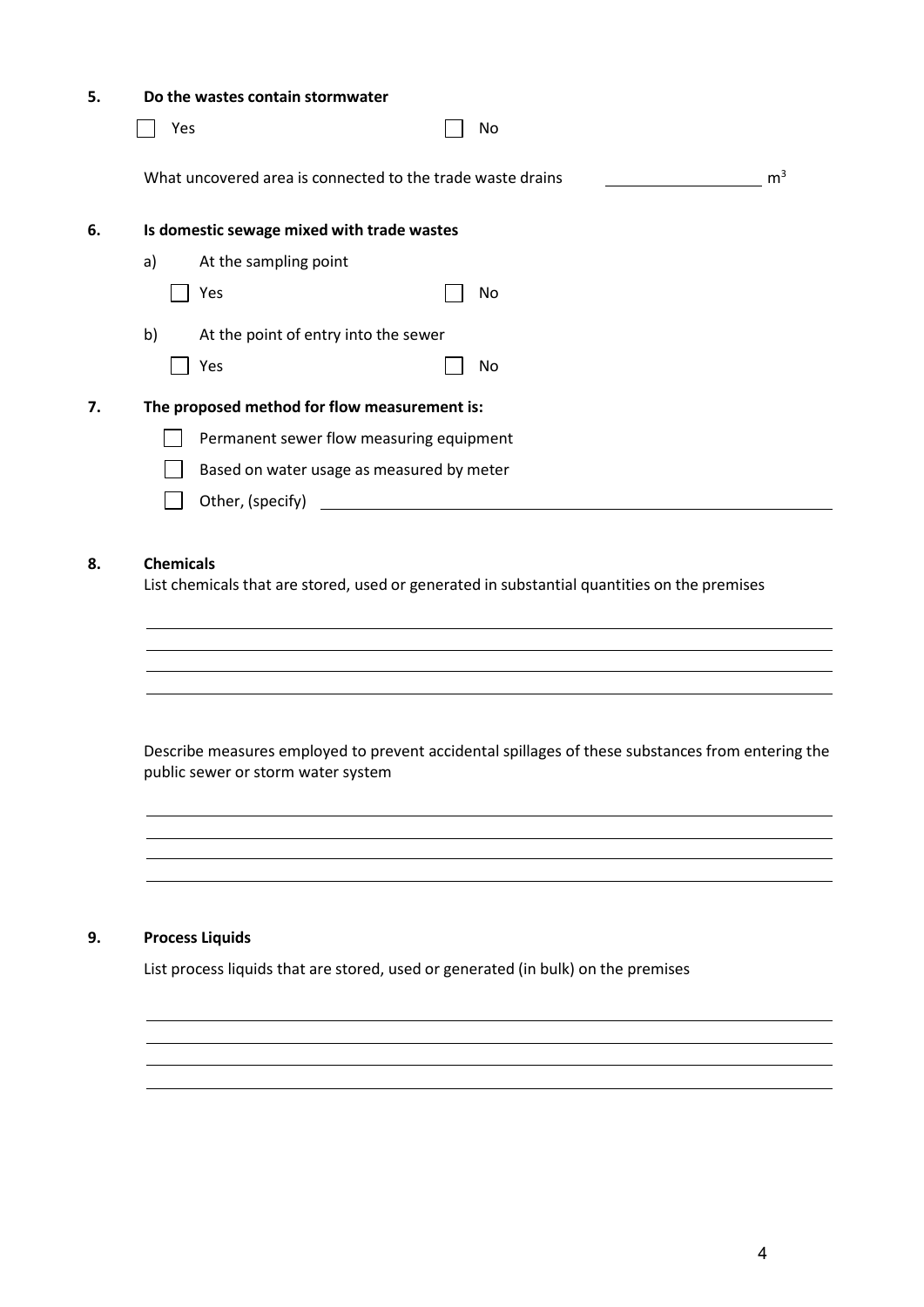Describe measures employed to prevent accidental spillages of process liquids from entering the public sewer or storm water system

**10. Contingency Plans** List or describe actions, methods and equipment that will be used to ensure that waste discharges do not exceed the requested or approved maximum levels. **11. Site plans of the premises which show the location of the following are included:**  $\Box$  process areas flow measuring devices  $\Box$  trade wastes drains  $\Box$  stormwater drains  $\Box$  domestic sewage drains  $\Box$  open areas draining to trade wastes drains  $\Box$  emergency spill containment  $\Box$  grease traps  $\Box$  screens  $\Box$  pH control  $\Box$  flow balance **12. Detailed drawings and description are included for the following:**

5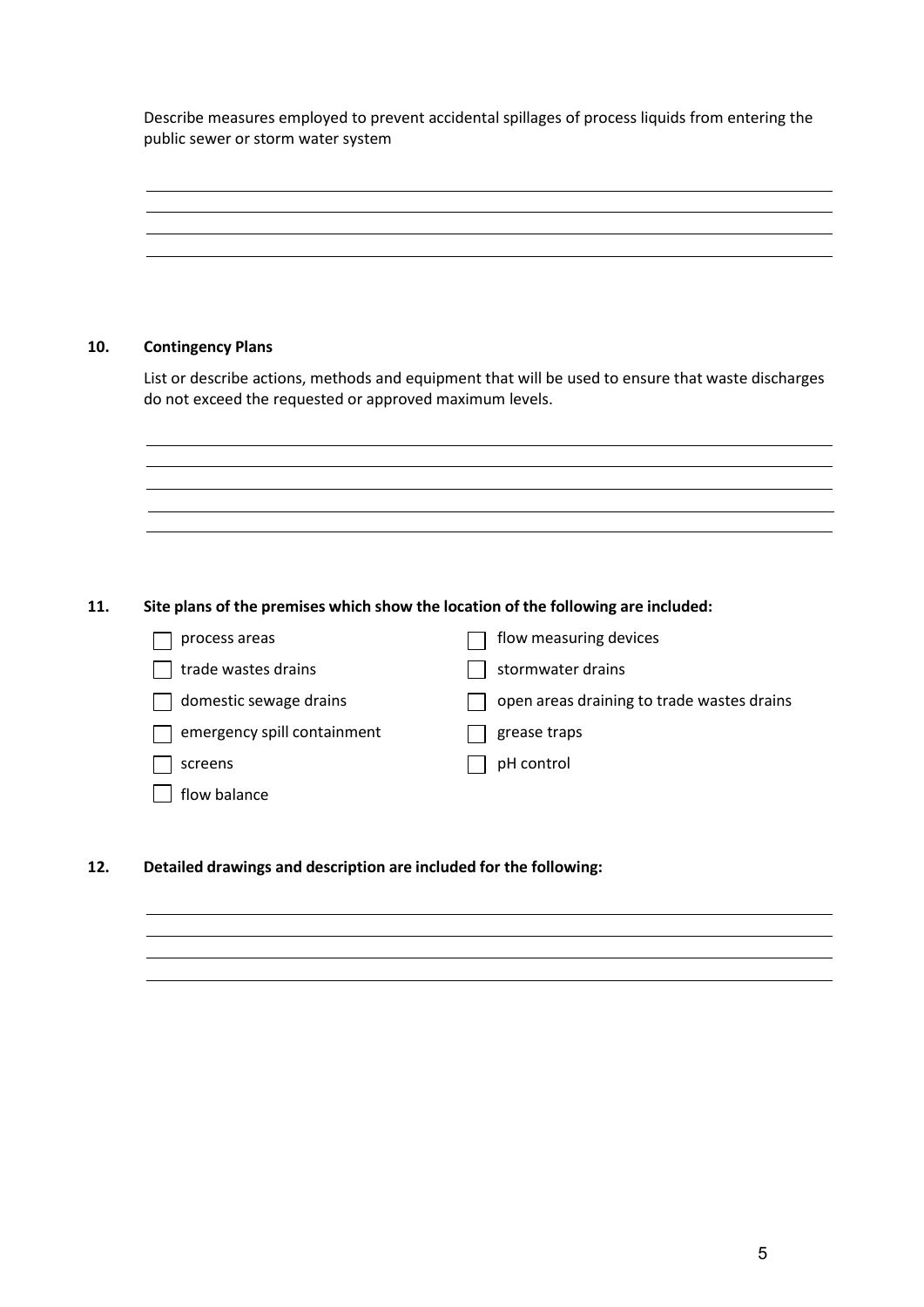#### **13. Cleaner Production**

Refer to attached documented Cleaner Production and Waste Minimisation Plan or list measures which have been taken to minimise the strength and quantity of trade waste discharged to the wastewater network. Include, for example, any forms of pre-treatment such as filters or contrashear.



#### **14. Health and Safety**

The Health and Safety Requirements and security arrangements for Wastewater Authority and Sampling staff entering the premises are as follows:

#### **PLEASE NOTE: Local Government Act 2002 allows the following**

All Authorised Officers or Authorised Agents of the Council, or any analysts, may enter any premise believed to be discharging trade waste at any time in order to determine any characteristics of any actual or potential discharge by:

- a. Taking readings or measurements
- b. Carrying out site inspections audits; and/or
- c. Taking samples for testing, of any solids, liquid or gaseous material or any combination or mixture of such materials

#### **PRIVACY**

The information supplied in this application form will be held and used by Manawatu District Council (MDC). The information will not be disclosed by MDC unless legally required under the Local Government Official Information and Meetings Act 1987 or for one of the purposes in connection with its collection. The information supplied will be used for: assessing and processing this application, for administration purposes and updating our records to ensure all records are accurate. You have the right to request access and correction of information collected.

#### **DECLARATION**

**I,** 

### **Confirm that:**

- **1. I believe that all the information contained in this application is true and correct.**
- **2. I am duly authorised by the above named trade premise to make this application.**

**Signed:** 

**Date:**